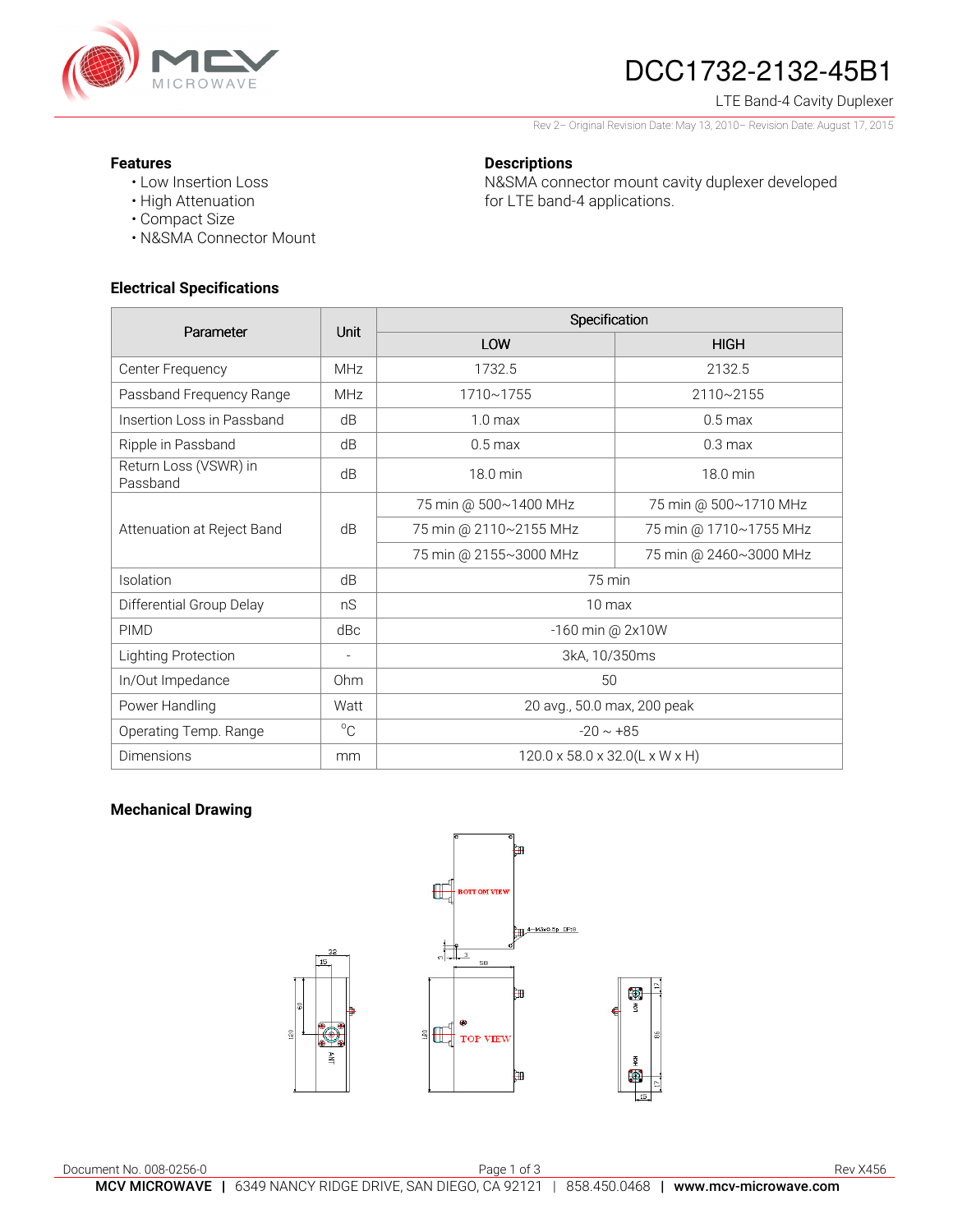

# DCC1732-2132-45B1

#### LTE Band-4 Cavity Duplexer

Rev 2– Original Revision Date: May 13, 2010– Revision Date: August 17, 2015

### **Electrical Response**